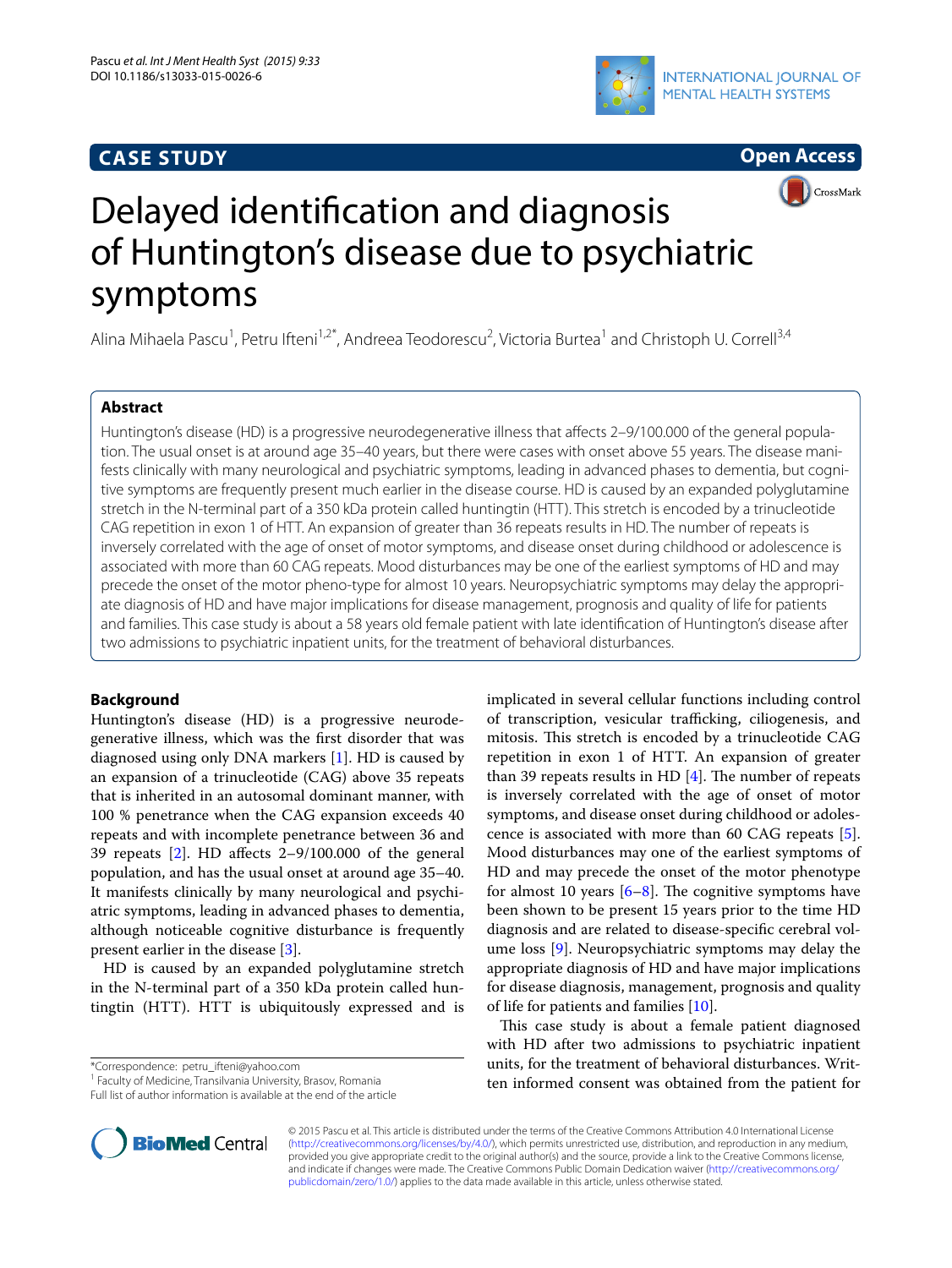publication of this case report and any accompanying images. A copy of the written consent is available for review by the Editor-in-Chief of this journal.

# **Case report**

The female patient, 58 years old, was brought to the psychiatric emergency service and hospitalized for psychomotor agitation, verbal and physical aggression towards family, destruction of objects, insomnia, mood lability, dysphoria, and marked irritability. There were no signs of hallucinations, delusions or formal though disorder, the patient denied suicidal ideas. Psychotic or mood disorder diagnoses were excluded. The general physical examination revealed choreiform movements of the upper and lower limbs and head with gait and speech disturbances. The patient's family declared that these disturbances started 2 years ago, but the patient neglected them. The patient smoked 20 cigarettes/day, but did not use alcohol or any other psychoactive substance. The patient's father died at the age of 61 after acute renal failure. The mother died at age of 70 after a cerebral stroke. The patient stated that before her mother's death she presented some abnormal movements of hands and head, but without any neurological examination. The patient's daughter was advised to perform the genetic test, but she did not follow this recommendation at the time.

Her family reported that 12 months ago the patient had a short episode of loss of consciousness, without seizures, from which she spontaneously recovered and which was not investigated at all. Two years ago, the patient was hospitalized at another psychiatric unit for similar behavioral symptoms considered at that time as an adjustment disorder. The neurological examination did not reveal pathological findings at that time. Thereafter, she was treated as an outpatient for mood symptoms that were considered to be part of a personality disorder.

# **Investigations**

The routine admission blood work, including electrolytes, renal, hepatic and thyroid parameters as well as full blood count with differential, were all within normal limits. The neurological evaluation found high amplitude choreiform involuntary movements, dysarthria, mild bilateral ataxia, normal sensory and power examination, normal reflexes and mild cognitive impairment (27 points on Mini Mental State Examination). The hospital protocol for psychological evaluation included beyond the MMSE the Raven Standard Progressive matrices for intelligence coefficient (IQ) and Wechsler's Deterioration Index. The results were normal  $(IO = 98$  and a deterioration index less than 4 %). The EEG was normal, but the

CT scan (without contrast) showed marked, predominantly frontal cortical atrophy, large sylvian valleys and increased size of the ventricular system.

Based on the clinical symptoms, a degenerative illness, such as Huntington's disease, was suspected. Genetic testing for the HTT gene was performed for confirmation and was analyzed by PCR amplification with specific primers, followed by capillary electrophoresis. For one allele, 43 CAG repeats were detected, and the second allele had 10 CAG repeats. Considering that presence of more than 39 CAG repeats is considered pathological, the conclusion of the genetic analysis was that the patient either already had Huntington's disease or would develop it in the future.

After the genetic test results had been obtained, the patient was re-evaluated by the neurologist, who established the definite diagnosis of Huntington's disease, confirmed both on clinical and genetic grounds. She is currently treated with small doses of haloperidol (1 mg/ day) and clonazepam (2 mg/day) with good results regarding behavioral and movement symptoms.

# **Discussion**

This case report is about a patient with late identification of HD at age 58 in a female who was diagnosed for the first time during her second psychiatric hospitalization for psychomotor agitation, aggression, and irritability. The presence of choreiform movements prompted the genetic testing, which together with the clinical picture led to the definite diagnosis of HD, but her diagnosis was delayed by prominence of neuropsychiatric symptomatology.

The particularity of this case is the delayed diagnosis of HD due to psychiatric symptoms and relatively late onset of the illness, based on the history of first emerging abnormal involuntary movements after the age of 55, although the literature usually mentions that the most frequent age of onset is 35–40 years [\[11\]](#page-2-9).

The onset of the illness was correlated with the beginning of functional impairment, both professionally (she was early retired at age of 56) and socially (she and her husband divorced). The patient was not much aware of or impaired by the abnormal movements and she did not seek medical consultation, as she considered it to be "a nervous tic". However, the symptom that required medical attention, mostly at her family's repeated requests, was the behavioral disinhibition. Often, people with HD may show reduced awareness of physical and mental changes in themselves [[12\]](#page-2-10). The lack of awareness was also seen in this patient and is an important corollary of HD that contributes to delays in help-seeking and reporting of newly emerging problems, further delaying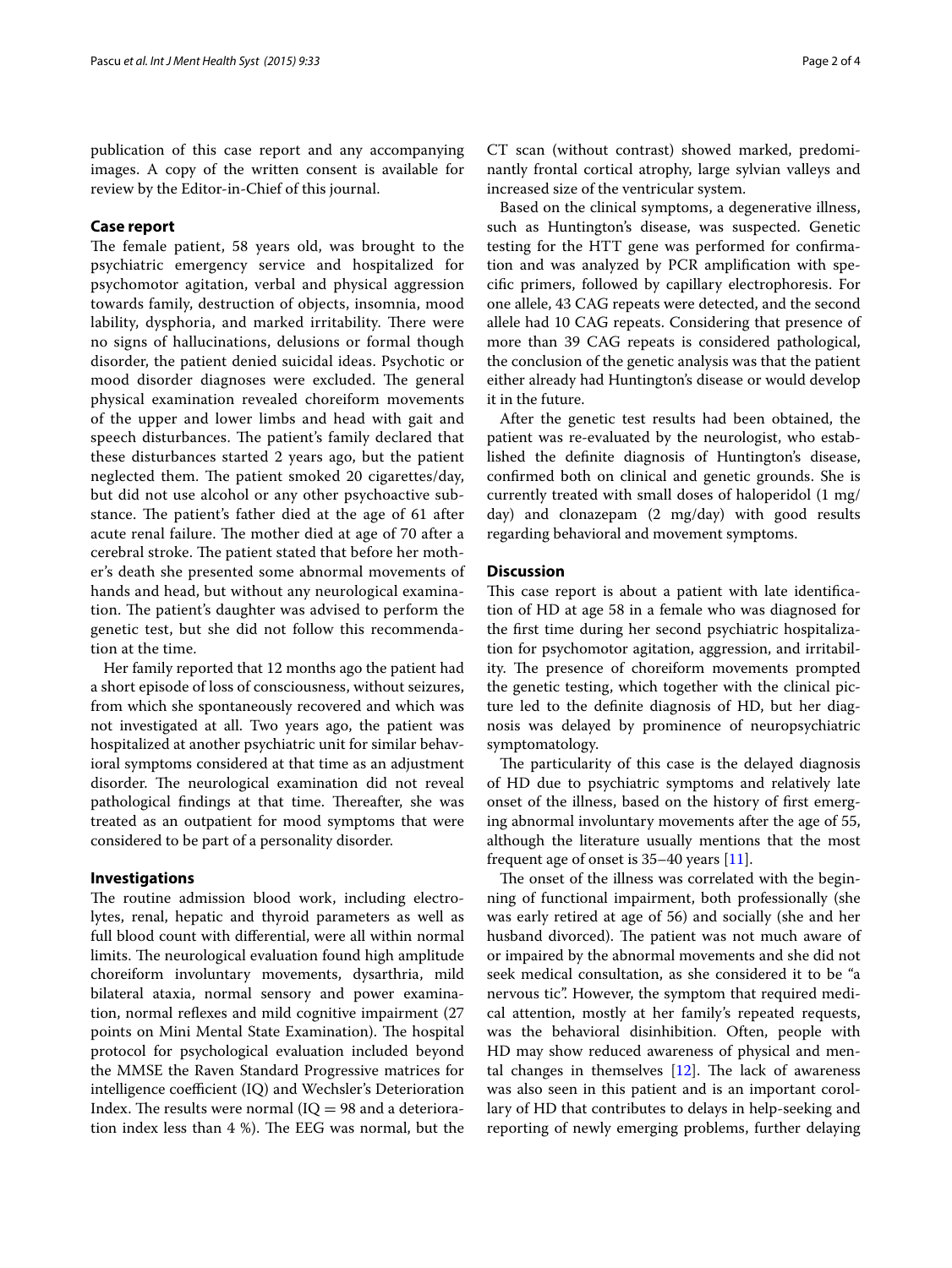the clinical diagnosis and treatment of HD. In our case, although the CT scan showed relevant cortical atrophy, the cognitive impairment was mild, without presence of clinical criteria for a dementia diagnosis. The patient's psychiatric abnormalities, mainly the behavioral disinhibition, irritability and aggression were likely correlated with the predominantly frontal cortical atrophy. Given the comparatively late onset of HD, the low abnormal number of CAG repeats and mild cognitive dysfunction, it is reasonable to assume that the affected parent in this case was the patient's mother who had been diagnosed with "cerebral circulatory insufficiency" [\[13\]](#page-2-11). Available data suggest that there is a tendency for the affected descendant to present a larger CAG repeat expansion, which is believed to be responsible for a more malignant course of the disease. While gene transmission from the father has been associated with a higher risk for the rigidakinetic type of HD with childhood onset  $[14]$ , in women there is an equal risk of contraction or expansion of the CAG repeat [\[15](#page-3-1)].

There have been several studies showing that psychiatric symptoms may precede motor symptoms and the ultimate diagnosis of HD  $[16, 17]$  $[16, 17]$  $[16, 17]$  $[16, 17]$ . However, in this case, abnormal movements seem to have preceded the psychiatric disturbances by at least 1 year, but it was the latter that led to clinical attention and ultimate diagnosis at least 2 years after the onset of the abnormal movements. This case also illustrates the need to educate psychiatric care providers in recognizing potential neurological reasons for psychiatric presentations, as HD had been missed during the first hospitalization 1 year ago. A suspicion of HD requires the physician to request a genetic test for diagnostic confirmation and, in case of a definite diagnosis, to refer the patient for genetic consultation and counseling, considering that HD is currently incurable and that the descendants of affected parents have a 50 % chance to inherit the disease [\[18](#page-3-4)].

# **Conclusions**

Huntington's disease is a rare condition which is frequently underdiagnosed, especially early on in the disease. This situation is caused by lack of recognition of HD symptoms, which are often attributed to another disease by patients, family members and sometimes even physicians.

#### **Authors' contributions**

AMP collected literature data. PI drafted the manuscript, collected data and wrote the paper. AT collected the clinical data. VB provided advice during data collection. CUC provided advice during data collection and data interpretation. All authors read and approved the final manuscript.

#### **Author details**

<sup>1</sup> Faculty of Medicine, Transilvania University, Brasov, Romania. <sup>2</sup> Psychiatry and Neurology Hospital, Brasov, Romania.<sup>3</sup> Department of Psychiatry, The Zucker Hillside Hospital, North Shore-Long Island Jewish Health System, Glen Oaks, New York, USA. 4 Hofstra North Shore-LIJ School of Medicine, Hempstead, NY, USA.

### **Acknowledgements**

None.

#### **Financial disclosure (past 12 months)**

Dr. Ifteni has received honoraria from: Eli Lilly, Novartis, Astra Zeneca, Lundbeck, Teva and Janssen/J&J.

Dr. Pascu and Dr. Teodorescu have nothing to declare.

Dr. Correll has been a consultant and/or advisor to or has received honoraria from: Bristol-Myers Squibb, Eli Lilly, Genentech, GersonLehrman Group, IntraCellular Therapies, Janssen/J&J, Lundbeck, Medavante, Medscape, Otsuka, Pfizer, ProPhase, Roche, Sunovion, Supernus, and Takeda. He has received grant support from BMS, Janssen/J&J, Novo Nordisk A/S, and Otsuka.

#### **Compliance with ethical guidelines**

#### **Competing interests**

The authors declare that they have no competing interests.

Received: 13 March 2015 Accepted: 12 August 2015 Published online: 23 August 2015

#### **References**

- <span id="page-2-0"></span>1. Gusella JF, Mac Donald ME. Huntington's disease: the case for genetic modifiers. Genome Med. 2009;1(8):80.
- <span id="page-2-1"></span>2. Novak MJ, Tabrizi SJ. Huntington's disease: clinical presentation and treatment. Int Rev Neurobiol. 2011;98:297–323.
- <span id="page-2-2"></span>3. Paulsen JS. Cognitive impairment in huntington disease: diagnosis and treatment. Curr Neurol Neurosci Rep. 2011;11:474–83.
- <span id="page-2-3"></span>4. Huntington Collaborative Research Group. A novel gene containing a trin- ucleotide that is expanded and unstable on huntington's disease chromosomes. Cell. 1993;72:971–83.
- <span id="page-2-4"></span>5. Walker FO. Huntington's disease. Lancet. 2007;369:218–28.
- <span id="page-2-5"></span>6. Berton O, McClung CA, Dileone RJ, Krishnan V, Renthal W, Russo SJ. Essential role of BDNF in the mesolimbic dopamine pathway in social defeat stress. Science. 2006;311:864–8.
- 7. Craufurd D, Thompson JC, Snowden JS. Behavioral change in Huntington disease. Neuropsychiatry Neuropsychol Behav Neurol. 2001;14:219–26.
- <span id="page-2-6"></span>8. Kingma EM, van Duijn E, Timman R, van der Mast RC, Roos RAC. Behavioral problems in Huntington's disease using the problem behaviors assessment. Gen Hosp Psychiatry. 2008;30:155–61.
- <span id="page-2-7"></span>9. Nopoulos PC, Aylward EH, Ross CA, et al. Smaller intracranial volume in prodromal Huntington's disease: evidence for abnormal neurodevelopment. Brain. 2011;134(Pt 1):137–42.
- <span id="page-2-8"></span>10. Paulsen JS, Ready RE, Hamilton JM, Mega MS, Cummings JL. Neuropsychiatric aspects of Huntington's disease. J Neurol Neurosurg Psychiatry. 2001;71(3):310–4.
- <span id="page-2-9"></span>11. Pringsheim T, Wiltshire K, Day L, Dykeman J, Steeves T, Jette N. The incidence and prevalence of Huntington's disease: a systematic review and meta-analysis. Mov Disord. 2012;27(9):1083–91.
- <span id="page-2-10"></span>12. Sitek EJ, Thompson JC, Craufurd D, Snowden JS. Unawareness of deficits in Huntington's disease. J Huntingtons Dis. 2014;3(2):125–35.
- <span id="page-2-11"></span>13. Zielonka D, Marinus J, De Roos RAC, Michele G, Di Donato S, Putter H, Marcinkowski J, Squitieri F, Bentivoglio AR, Landwehrmeyer GB. The influence of gender on phenotype and disease progression in patients with Huntington's disease. Parkinsonism Relat Disord. 2013;19(2):192–7.